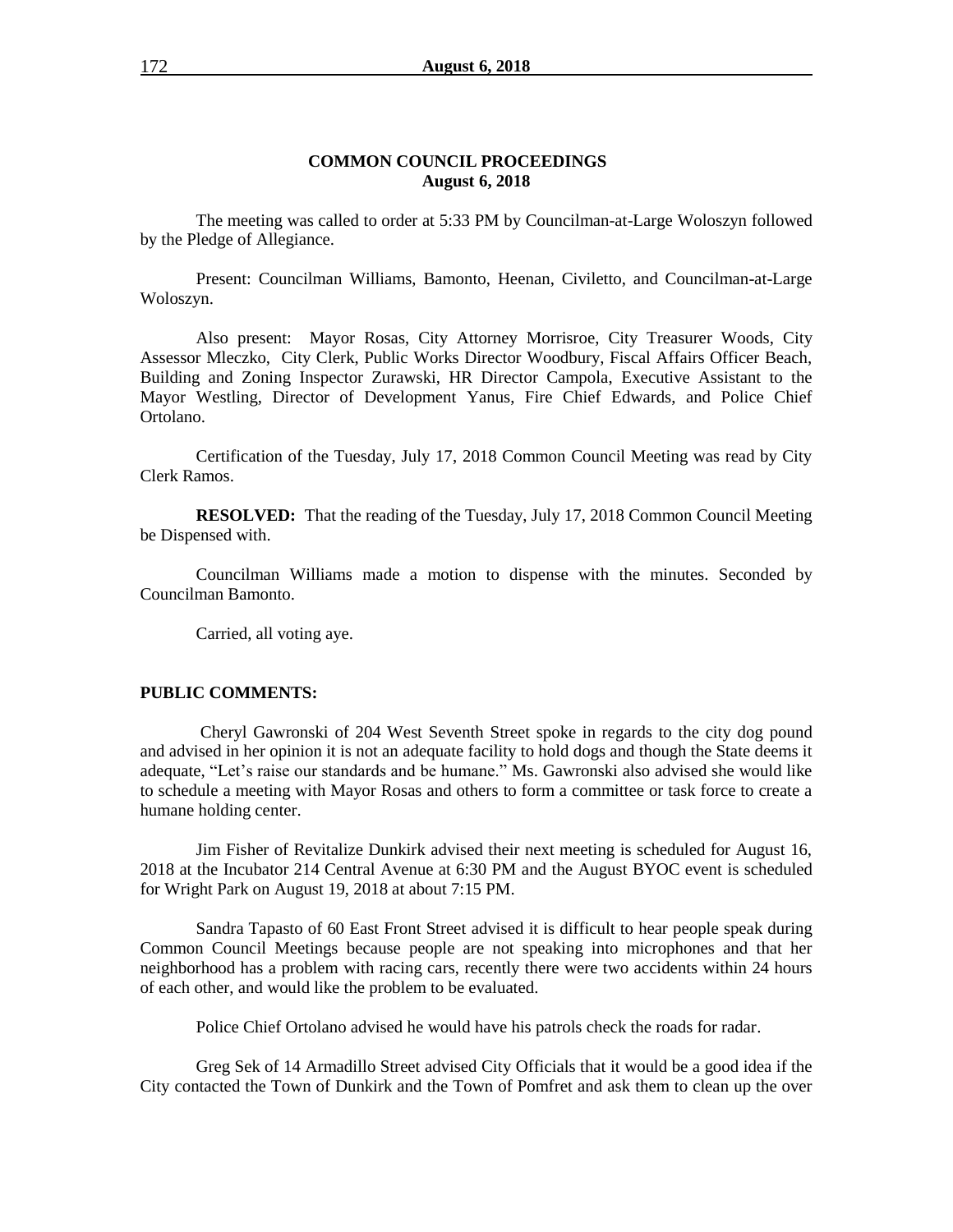grown weeds in the area nears the NYS Thruway entrance. With the boat races coming up we do not want to present the image that we can't even care of the weeds.

#### **COMMUNICATIONS FROM THE MAYOR INCLUDING DISAPPROVAL MESSAGES:**

Mayor Rosas advised the Great Lakes Grand Prix boat races will take place Saturday and Sunday, August 18th and 19<sup>th</sup> with a parade down Central Avenue on Friday, August 17<sup>th</sup> at 5:00 PM which will include the race boats that will compete over that weekend. Mayor Rosas also gave an update on the Villas at Battery Point that will be located at 468 Lakeshore Drive East and thanked all who attended the Comprehensive Plan Update Community Workshops with a special thank you to the Iglesia Getsemani and Kosciuszko Club for opening their facilities for the Open Houses. Mayor Rosas requested Director of Development Yanus to comment on the Comprehensive Plan and give report on last week's Open Houses.

Director of Development Yanus thanked those who gave input at the Comprehensive Plan Update community Workshop, advised there would be two more workshops in the autumn to look for specific projects to implement, and reminded there is still time to turn in a Community Survey form regarding the new Comprehensive Plan until August 19, 2018.

Mayor Rosas announced the Reappointment of Rich Goodman to another term on the Dunkirk Housing Authority Board. Term to expire July 11, 2023.

#### **COMMUNICATIONS FROM THE PUBLIC AND PETITIONS:**

Request from Jose Rodriguez to use Dunkirk City Parks and Fields for the "Missing You Always" 5th Annual Memorial Coed Softball Tournament on Saturday, September 1, 2018 from 9:00 AM until 7:00 PM.

Councilman-at-Large Woloszyn advised a motion was needed to refer to appropriate departments as well as approve subject to appropriate insurances and usual conditions.

Councilman Williams made a motion to approve. Seconded by Councilman Bamonto.

Carried, all voting aye.

Request from the Dunkirk City School District for 3 police officers from 7:45 PM to 11:15 PM on September, 29, 2018 for the Homecoming Dance. Also requesting that breathalyzer tests be provided.

Councilman-at-Large Woloszyn advised a motion was needed to refer to the PBA.

Councilman Williams made a motion to refer. Seconded by Councilman Civiletto.

Carried, all voting aye.

Request from CSEA Unit 6303 for permission to have a bounce house at their Family Picnic on Sunday, August 12, 2018 from 1:00 PM to 5:00 PM at the former Hose #4 Pavilion Area at Point Gratiot.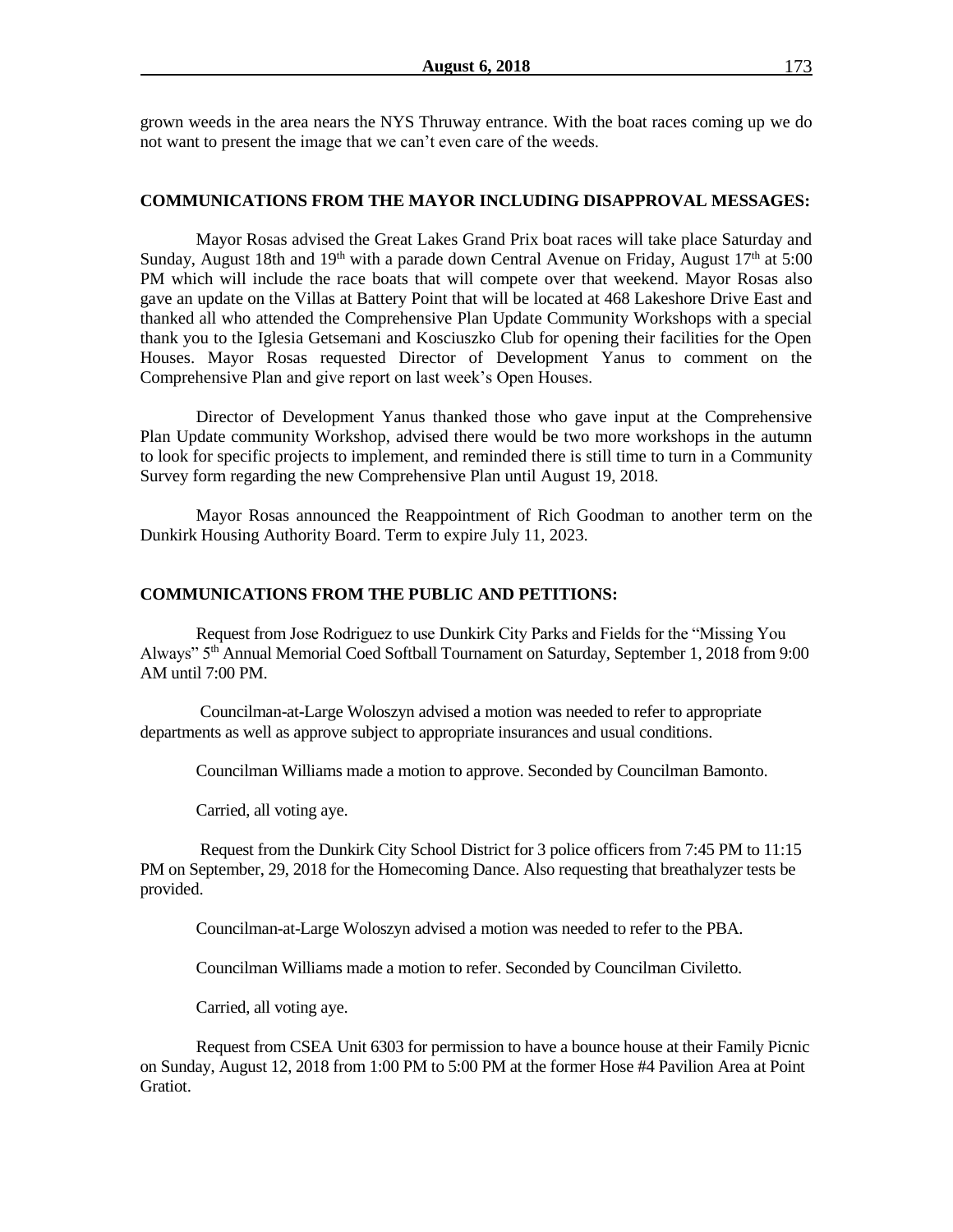Councilman-at-Large Woloszyn advised a motion was needed to refer to appropriate departments as well as approve subject to appropriate insurances and usual conditions.

Councilman Williams made a motion to approve. Seconded by Councilman Bamonto.

Carried, all voting aye.

Request from Heidi Wicks-Pierce to hold 3 POUND fitness classes at Point Gratiot on Sundays, August  $5<sup>th</sup>$  and  $19<sup>th</sup>$ , 2018 and Sunday, September  $2<sup>nd</sup>$ , 2018

Councilman-at-Large Woloszyn advised a motion was needed to refer to appropriate departments as well as approve subject to appropriate insurances and usual conditions.

Councilman Bamonto made a motion to approve. Seconded by Councilman Williams.

Carried, all voting aye.

Request from Gregory Lamberson on behalf of Kwakutl Films, LLC to use Point Gratiot Park various days during August 6, 20128 through August August 17, 2018 while filming a low budget feature film at the Dunkirk Historical Lighthouse. Also asking for assistance with Police and Fire vehicles when shooting some scenes.

Councilman-at-Large Woloszyn advised there was much discussion during workshop over this open-ended request and advised a motion was needed to refer this request to the appropriate departments as well as approve subject to appropriate insurances and usual conditions and in addition **to be contingent upon the approval and overall acceptance** from Police Chief Ortolano, Fire Chief Edwards, and Public Works Director Woodbury.

Councilman Williams made a motion to approve. Seconded by Councilman Civiletto.

Carried, all voting aye.

Request from Joshua A. Latona on behalf of El Rigby Theater to use Memorial Park on Monday, August 6, 2018 and Monday, August 13, 2018 from 4:00 PM to 11:00 PM to host "Movies on the Lake". Also requesting trash barrels for the events.

Councilman-at-Large Woloszyn advised a motion was needed to refer to appropriate departments as well as approve subject to appropriate insurances and usual conditions.

Councilman Civiletto made a motion to approve. Seconded by Councilman Williams.

Carried, all voting aye.

Request from Joshua A. Latona on behalf of El Rigby Theater to use Memorial Park on Monday, August 20, 2018 and Monday August 27, 2018 from 4:00 PM to 11:00 PM to host "Movies on the Lake".Also requesting trash barrels for the events.

Councilman-at-Large Woloszyn advised a motion was needed to refer to appropriate departments as well as approve subject to appropriate insurances and usual conditions.

Councilman Civiletto made a motion to approve. Seconded by Councilman Williams.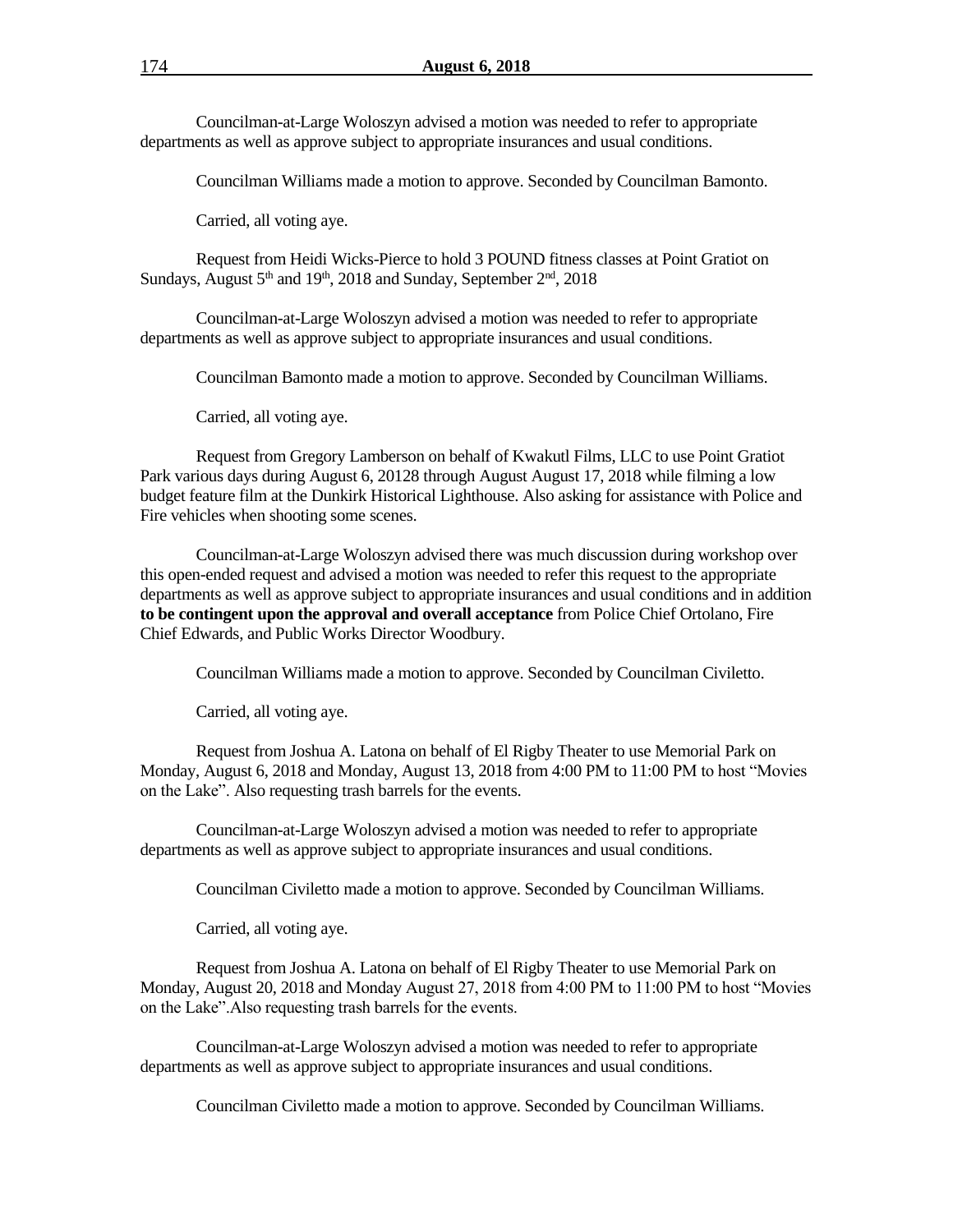Carried, all voting aye.

Request from Joshua A. Latona on behalf of El Rigby Theater to use Memorial Park on Saturday, September 1, 2018 from 4:00 PM to 11:00 PM to host "Movies on the Lake". Also requesting trash barrels for the event.

Councilman-at-Large Woloszyn advised a motion was needed to refer to appropriate departments as well as approve subject to appropriate insurances and usual conditions.

Councilman Civiletto made a motion to approve. Seconded by Councilman Williams.

Carried, all voting aye.

Request from Brenda Symans on behalf of the Walk to End Alzheimer's Committee to place lawn signs at Dunkirk City Hall and Point Gratiot for the September 29, 2018 Walk to End Alzheimer at Point Gratiot.

Councilman-at-Large Woloszyn advised a motion was needed to refer to appropriate departments as well as approve subject to appropriate insurances and usual conditions.

Councilman Bamonto made a motion to approve. Seconded by Councilman Williams.

Carried, all voting aye.

Notice of Claim from Karen & Joseph Porpiglia of 76 North Martin Street for alleged water damage due to back up from city system on July 24, 2018 at approximately 7:00 PM.

Councilman-at-Large Woloszyn advised a motion was needed to refer to the Law Department.

Councilman Williams made a motion to refer to the Law Department. Seconded by Councilman Civiletto.

Carried, all voting aye

Notice of Claim from Charles and Mary Ann Porpiglia of 72 North Jerboa Street for alleged water damage to their home and personal property due to failure of city infrastructure system on July 24, 2018.

Councilman-at-Large Woloszyn advised a motion was needed to refer to the Law Department.

Councilman Williams made a motion to refer to the Law Department. Seconded by Councilman Civiletto.

Carried, all voting aye.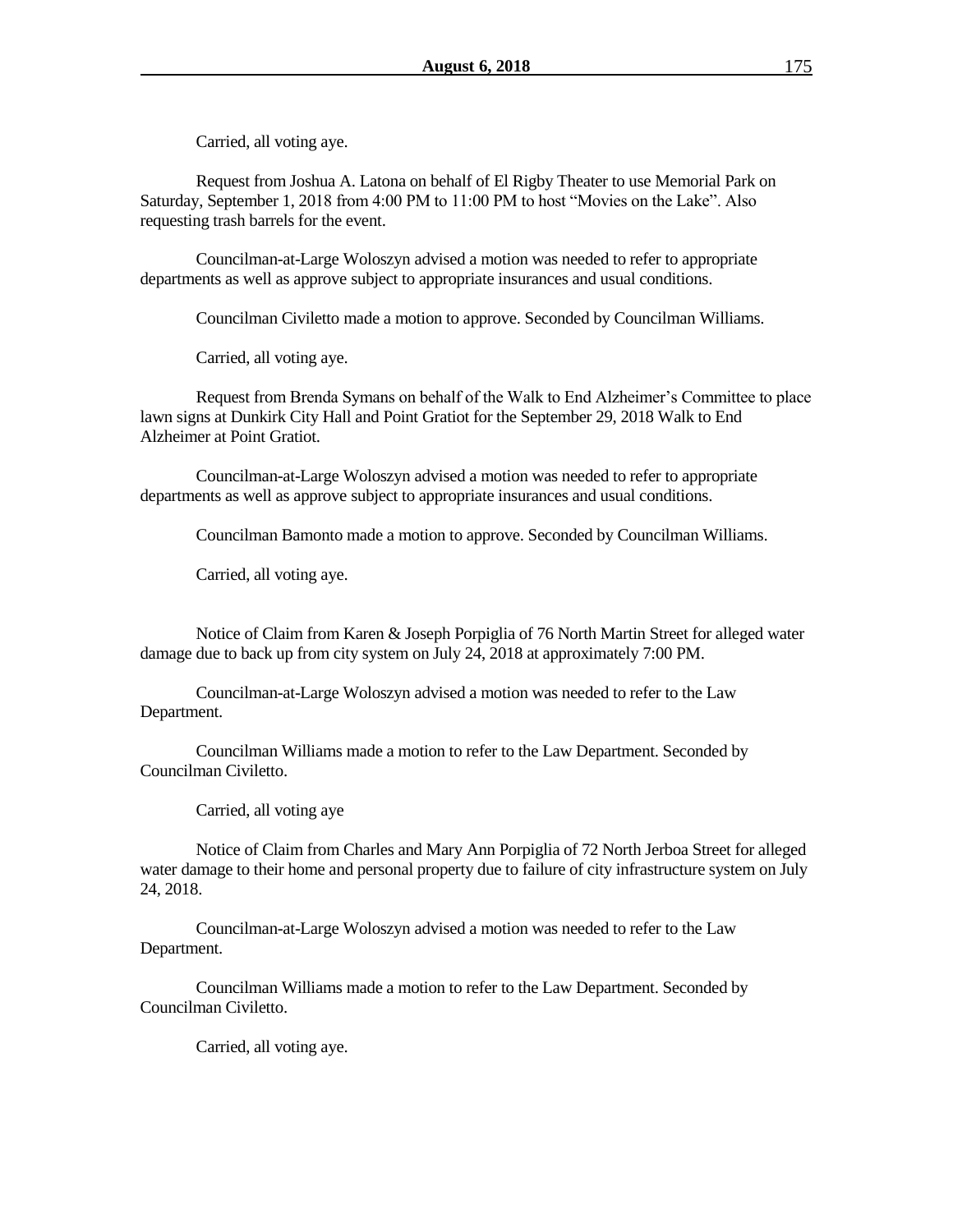Notice of Claim from Lawrence D. Chaffee of 59 North Martin Street for alleged damages to flooded basement and hot water tank due to water backed up from end of street Lakefront Boulevard on July 25, 2018.

Councilman-at-Large Woloszyn advised a motion was needed to refer to the Law Department.

Councilman Williams made a motion to refer to the Law Department. Seconded by Councilman Civiletto.

Carried, all voting aye.

Notice of Claim from Becky Addington of 57 North Ermine Street for alleged flood damages for appliances, boiler, hot water tank, and personal belongings due to blockage in the city lines that could not properly drain storm water on July 24, 2018.

Councilman-at-Large Woloszyn advised a motion was needed to refer to the Law Department.

Councilman Williams made a motion to refer to the Law Department. Seconded by Councilman Civiletto.

Carried, all voting aye.

Notice of Claim from Christine Sell of 111 Plover Street for alleged damages to her hot water tank, furnace, washer and dryer due to 3 to 4 feet of street water backing up into her celler on July 24, 2018.

Councilman-at-Large Woloszyn advised a motion was needed to refer to the Law Department.

Councilman Williams made a motion to refer to the Law Department. Seconded by Councilman Civiletto.

Carried, all voting aye.

Notice of Claim from Gerald and Margaret Waite of 59 North Ermine Street for alleged damages to their basement and its contents due to city storm drain lines backing up into their basement on July 25, 2018.

Councilman-at-Large Woloszyn advised a motion was needed to refer to the Law Department.

Councilman Williams made a motion to refer to the Law Department. Seconded by Councilman Civiletto.

Carried, all voting aye.

Notice of Claim from Amamda and Melissa Kaufman of 77 North Martin Street for cleaning and sanitizing of basement allegedly due to water and black contaminant/substance that flooded basement on July 25, 2018.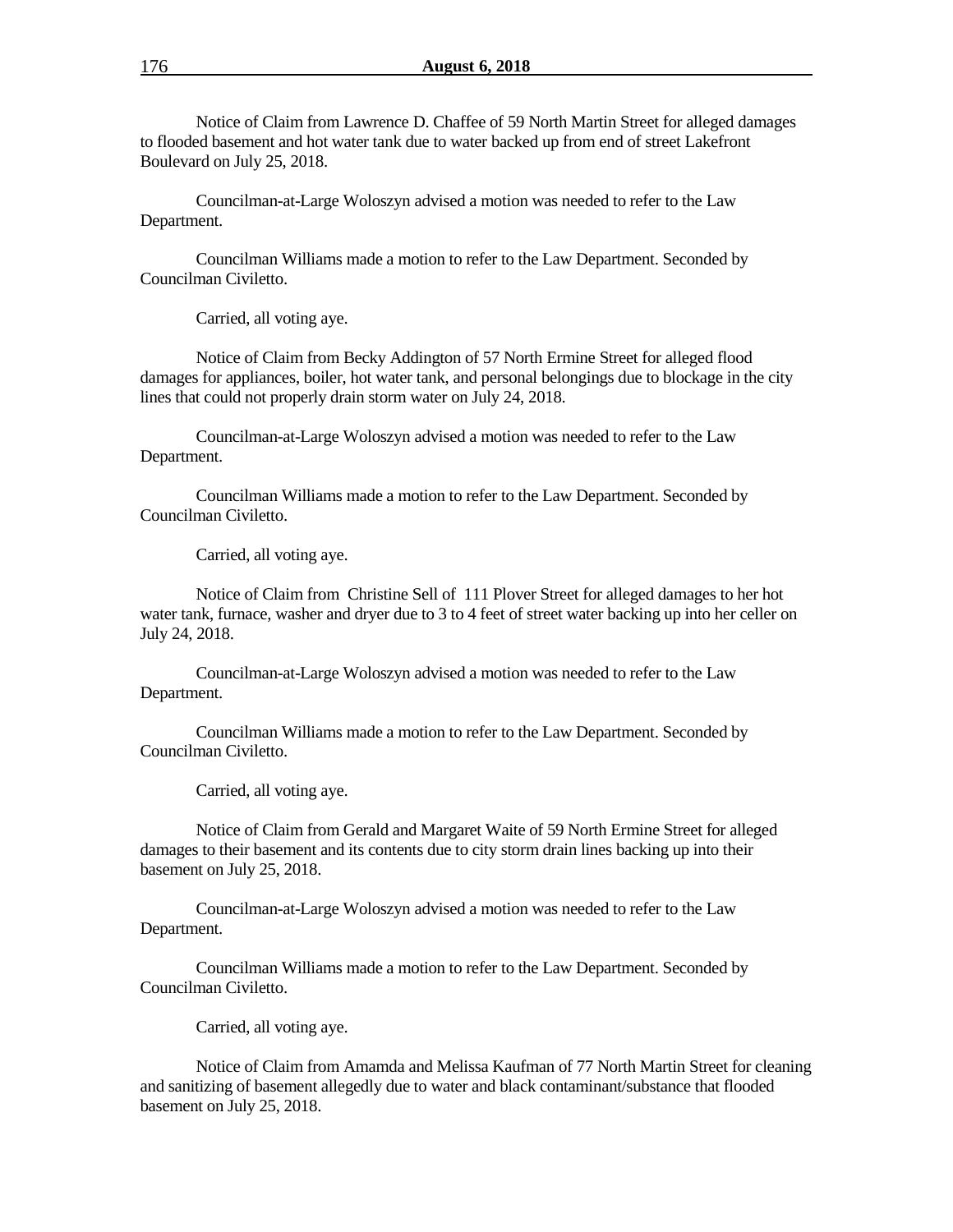Councilman-at-Large Woloszyn advised a motion was needed to refer to the Law Department.

Councilman Williams made a motion to refer to the Law Department. Seconded by Councilman Civiletto.

Carried, all voting aye.

Notice of Claim from from Daniel and Debra Schrantz of 42 Central Avenue, Brocton for alleged damages to their apartment, located at 65 North Ermine Street, due to back-up of water/sewer in cellar on July 24, 2018.

Councilman-at-Large Woloszyn advised a motion was needed to refer to the Law Department.

Councilman Williams made a motion to refer to the Law Department. Seconded by Councilman Civiletto.

Carried, all voting aye.

Loudspeaker application from CSEA Unit 6303 to use a sound system on Sunday, August 12, 2018 from 1:00 PM to 5:00 PM at their Unit's family picnic at the former Hose #4 Pavilion Area at Point Gratiot.

Councilman Williams made a motion to approve. Seconded by Councilman Bamonto.

Carried, all voting aye.

Loudspeaker application from Laura Kuzdale to use loudspeakers and microphone on August 11, 2018 from 4:00 PM to 8:00 PM at the Dunkirk Lighthouse.

Councilman Williams made a motion to approve. Seconded by Councilman Bamonto.

Carried, all voting aye.

Loudspeaker application from the Dunkirk Democratic Committee to use a live band from 6:00 PM to 9:00 PM at the Large Pavilion of Point Gratiot on Wednesday, August 8, 2018 for their annual picnic.

Councilman Williams made a motion to approve. Seconded by Councilman Bamonto.

Carried, all voting aye.

Loudspeaker application from Joshua Latona on behalf of El Rigby Theater to speakers from 7:00 PM to 11:00 Pm on August 20 and 27, 2018, and on September 1, 2018 at Memorial Park for "Movies on the Lake".

Councilman Williams made a motion to approve. Seconded by Councilman Bamonto.

Carried, all voting aye.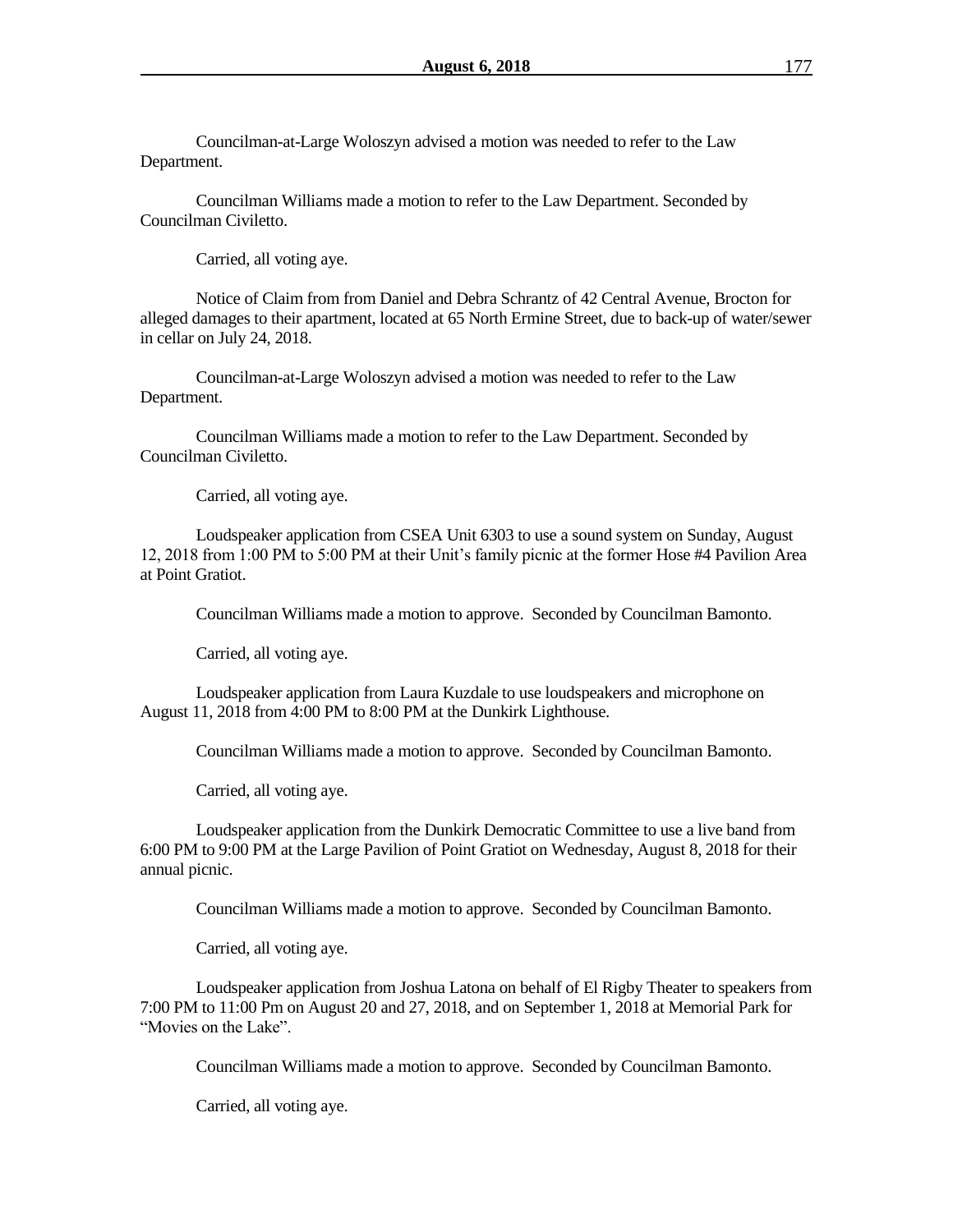#### **REPORTS OF STANDING COMMITTEES, BOARDS AND COMMISSIONS:**

Councilman Williams requested from Public Works Director Woodbury an update on the street light controller, inquired from Attorney Morrisroe if he had reviewed the Agreement for the City selling the energy plant Dunkirk Electric to Niagara Mohawk because he is assuming the company made the City some promises and would like to see if the City could have some footing with that. Councilman Williams also inquired if anyone knew if the County IDA has done anything with the PILOT it had with NRG since NRG decided to close and is assuming we are too late to collect taxes for 2018 because we have already put out the tax levy for that and hopes we will be able to do something before the 2019 tax levy and wants it on record that they should be paying taxes. "Just because they decide not to be in business, they still own that property and building and should be paying taxes on it." Councilman Williams asked for clarification that the STEL project about town is not using any city money and inquired if they are using local union workers because some people have concern that the contractors being used may not be following code. Councilman concluded by inquiring if there has been a posting for a position on the Impact Team that the Mayor uses in certain situations or projects..

Public Works Director Woodbury advised city electrician Przybycien analyzed all the internal parts that needed to be bought to repair the street controller and recommended the controller be replaced with a new and better controller for \$1,800 rather than do a band-aid fix at \$1,200. Mr. Przybycien also recommended that all the street controllers be replaced. Public Works Director Woodbury will be requesting money be budgeted to begin replacing the controllers.

Attorney Morrisroe thanked City Clerk Ramos for finding the Agreement in the vault and advised it is a big file and will begin to review it soon, advised we'd have to check if there was any time frame written within the Agreement or if the contract was finite or open-ended and if it carried over with the selling to NRG.

Mayor Rosas advised he has met with the County Executive, our Senators, and Assemblyman regarding the PILOT the County had with NRG. They are looking into to see if something can be done immediately or not. It is in the attorney's hands and we are waiting to hear from them. As for the STEL project, it is not using city money; it is being funded through the state and it is being administrated through STEL and the City is not involved in the hiring of the contractors, though the Mayor has spoken to the city building inspector to ensure that if there were any variances granted that we were all aware of it.

Human Resources Director Campola advised there is a full time position posted; there have been several bids on it, all are current employees, the hiring is from internal. Mayor Rosas clarified this is not a new position being created; he will choose a current worker based on their abilities and experiences to take care of the many city facilities that need attention and repairs. It's not any higher pay grade; just someone we know will be capable of conducting these services. It will not be creating any holes in the current divisions.

Building and Zoning Inspector Zurawski advised that the variances the Mayor spoke about were state variances from the state code not zoning variances. There are some zoning variances on the STEL projects and two are coming up on the 14<sup>th</sup>.

Councilman Bamonto encouraged everyone to come out August 17, 18, and 19 to the boat races and related events.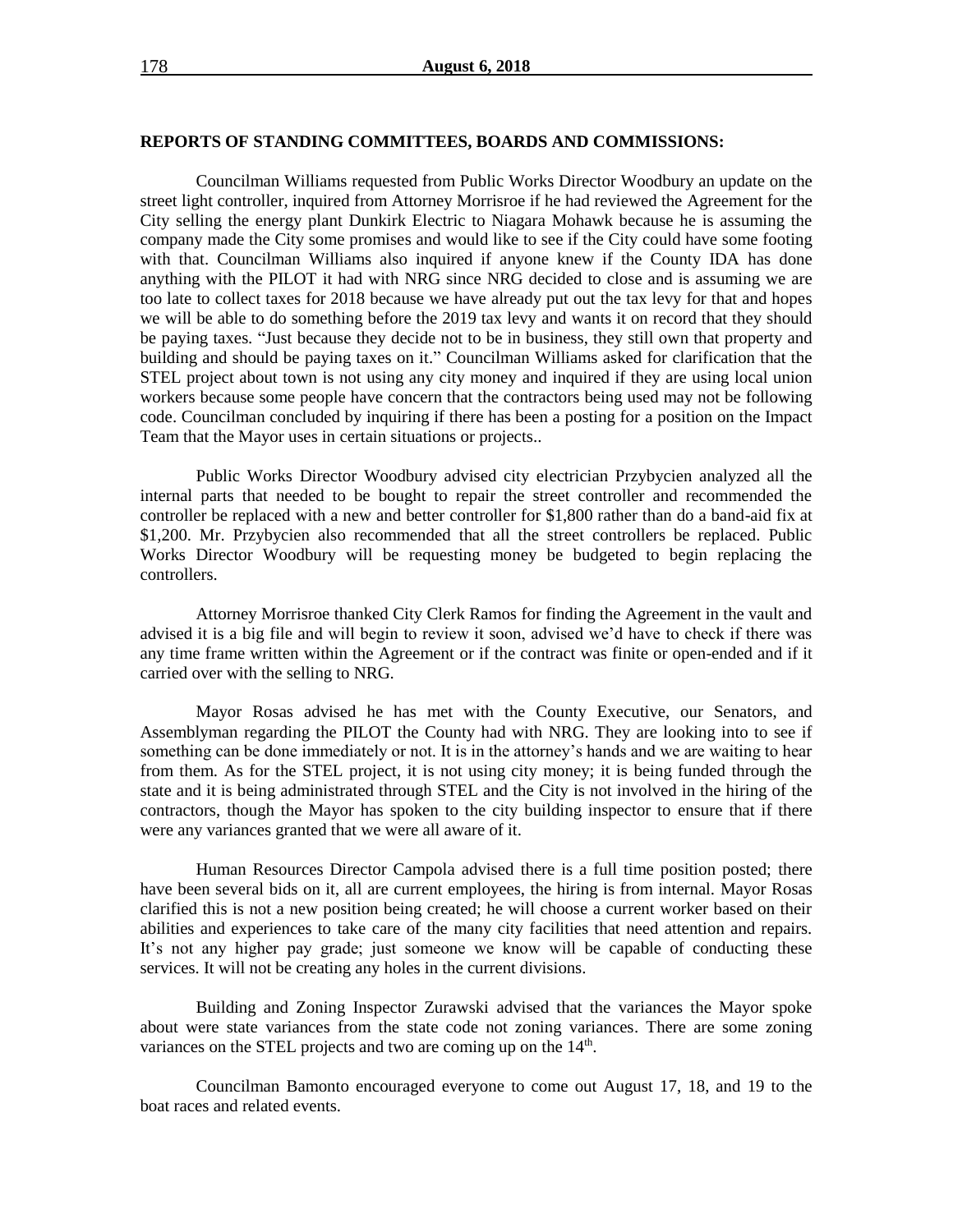Councilman Civiletto thanked Director of Development Yanus and her team for all the work they did with the Comprehensive Plan, recognized all the work that went into it, and acknowledged it is vital to development in the future. "It's defiantly needed". Councilman Civiletto also advised he would sometime like to review the conditions in our dog pound, at budget time see if we could look to improve the conditions, and announced there is a Public Safety committee meeting on Wednesday August 8, 2018 at 4:00 PM.

Councilman-at-Large Woloszyn thanked the Parks and Recreation crews for doing a amazing clean up job after the  $4<sup>th</sup>$  of July festivities, reminded Public Works Director Woodbury budget time review is around the corner so present the council a report on the need and cost for street controllers, and asked Mayor Rosas to clarify some details on the Impact Team.

Mayor Rosas assured no guys would be pulled off the streets, potholes, cutting down of trees that need to be cut, or any other priority that needs to happen. This position is to help us take care of some issues in-house as opposed to contacting them out.

Chief Ortolano announced tomorrow is National Night Out, invited all to attend the community event, and commended the Dunkirk Little League for hosting the softball tournament last week, the state final softball tournament. People down state had nothing to say but good things about our facilities and community.

#### **PRE-FILED RESOLUTIONS:**

## **RESOLUTION #88- 2018 August 6, 2018**

# **BY: COUNCILMAN CIVILETTO**

# **AUTHORIZING RENEWAL AGREEMENT WITH NYS UNIFIED COURT SYSTEM (CITY COURT SECURITY SERVICES – CONTRACT NO. C200495) (APRIL 1, 2018 TO MARCH 31, 2019)**

**WHEREAS,** the City of Dunkirk's five-year contract with the New York State Unified Court System (the "Court System") which reimburses the City for security services in City Court was renewed in 2014, for a five-year period; and

**WHEREAS**, an annual Renewal Agreement between the parties is provided for each period (State fiscal year) which new period commenced on April 1, 2018, and terminates on March 31, 2019, and during which reimbursement has been allocated to not exceed Two Hundred Thirty-Two Thousand One Hundred Forty Dollars and Zero Cents (\$232,140.00); and now, therefore, be it

**RESOLVED**, that the Mayor is hereby authorized and directed to execute the Annual Renewal Agreement on behalf of the City of Dunkirk, with the NYS Unified Court System, covering the period (April 1, 2018 to March 31, 2019) for which reimbursement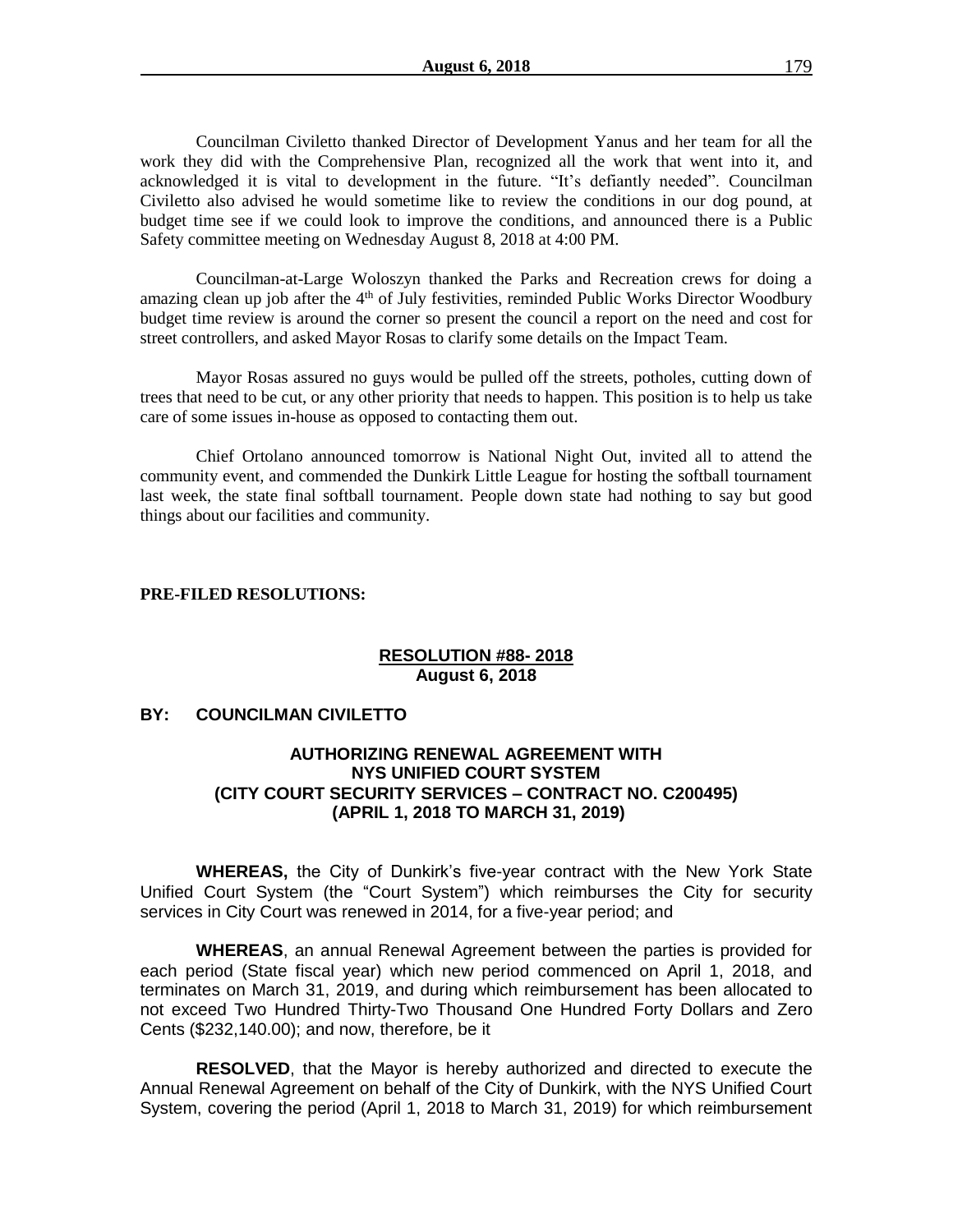shall be in an amount not to exceed Two Hundred Thirty-Two Thousand One Hundred Forty Dollars and Zero Cents (\$232,140.00) to compensate the Police Department for City Court security services.

Carried, all voting aye.

# **RESOLUTION #89-2018 AUGUST 6, 2018**

# **BY COUNCILMAN BAMONTO:**

# **AUTHORIZING SCHOOL RESOURCE OFFICER AGREEMENT (DUNKIRK CITY SCHOOL DISTRICT)**

**WHEREAS,** the City of Dunkirk and the Dunkirk City School District (the "District") desire to provide law enforcement and related services at the District's High School through the use of a School Resource Officer provided by the City; and,

**WHEREAS,** the City and the District have enjoyed a mutually-beneficial relationship utilizing a School Resource Officer in the past and wish to renew the relationship; now, therefore be it

**RESOLVED,** that the Common Council hereby authorizes and directs the Mayor to execute the required documents to enter into an Agreement with the **Dunkirk City School District**, 620 Marauder Drive, Dunkirk, New York 14048, for the City to provide a School Resource Officer for the period August 1, 2018 through July 31, 2021.

Councilman Williams asked for the record that this position is going to be fully funded or reimbursed from the Dunkirk City School District.

City Attorney Morrisroe advised, "That's Correct."

Vote on Resolution:

Carried, all voting aye.

Councilman Bamonto made a motion to move into Executive Session at for Personnel Reasons. Seconded by Councilman Williams.

Carried, all voting aye.